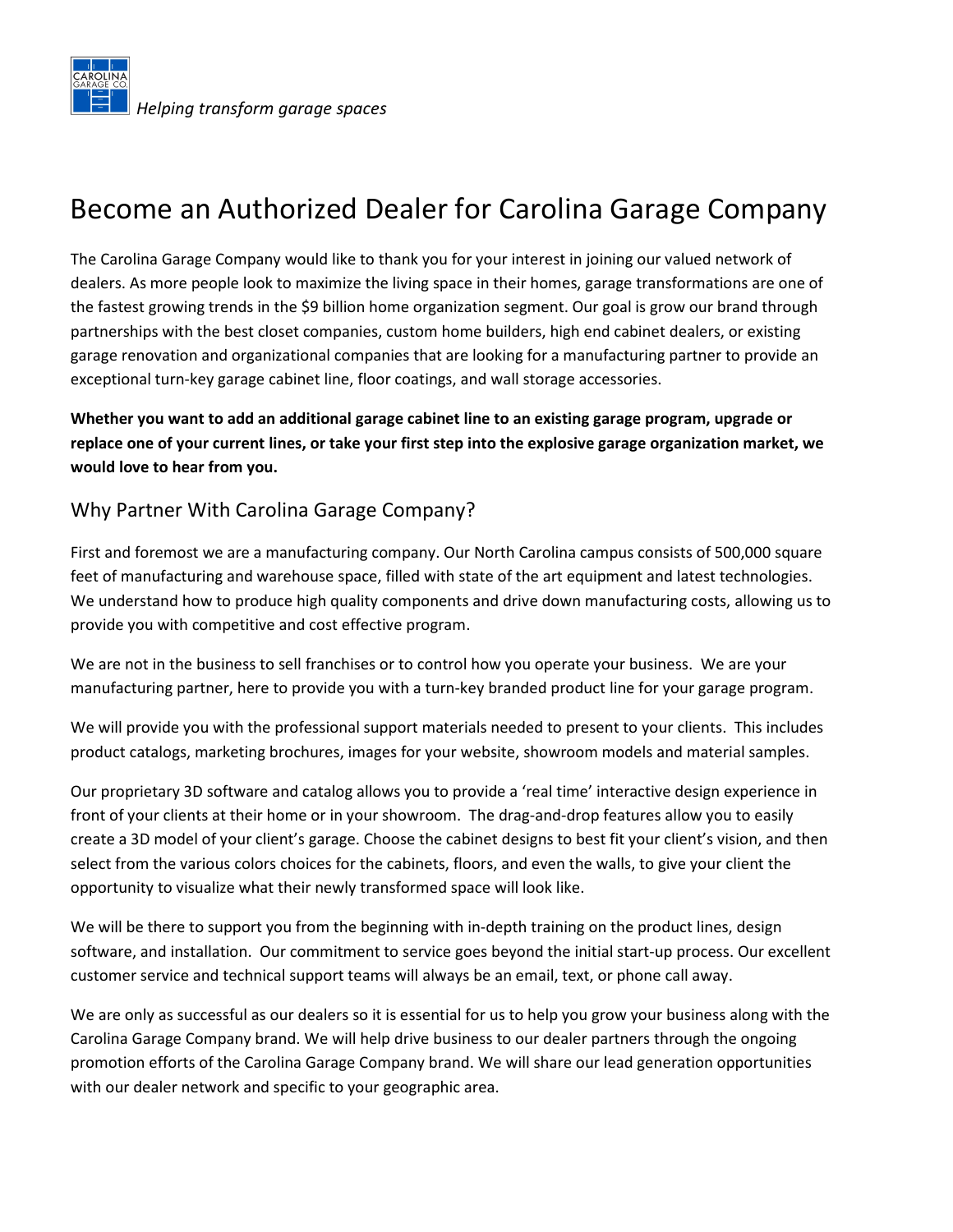

#### What Sets Carolina Garage Company Apart?

Carolina Garage Company takes pride in being one of the leading suppliers of garage cabinets and accessories. Our extensive product line and versatile design options, combined with the blend of style, functionality and durability makes the Carolina Garage Company stand out amongst the rest.

We use the highest industrial grade composite wood materials and state of the art high performance wood powder coat technology to provide exceptional products that are designed to withstand the tough garage environment. Our durable wall mounted cabinets are easily installed and suspended off the floor to allow for effortless cleaning underneath.

Carolina Garage Company can be your source for a versatile garage cabinet line or we can be your one-stop source for all things garage. We supply a high quality polyaspartic garage floor coating solution with an excellent selection of colors and styles from which to choose. Our technical training group will assure you fully understand the coating application process and materials. We can also provide recommendations for floor preparation equipment, along with a comprehensive ROI analysis for the floor finishing program.

We don't stop at the floor. Carolina Garage Company is a distribution partner for StoreWALL™ slat wall panels and accessories. With a multiple assortment of hooks, baskets, and shelves, your clients can personalize their wall space to fit their lifestyle and organizational needs.

Our friendly sales, customer service, and technical support teams are always there to assist you if you run into questions or need support with your client. We know that you often meet with your clients after 5:00 PM or on a Saturday afternoon. That is why we provide an after-hours technical help line, for those times outside the normal 8 to 5 business day, when your client is looking for answers and you need a little assistance.

We want to be your one-stop source for all things garage. If you partner with us, we will provide you with a complete garage package per your specific project. No need to hold an inventory in *your* warehouse…let your manufacturing partner do that. We will pack and ship each order of garage cabinet components, storeWALL™ panels and accessories, and floor coating products per your specific sales order. The project kits can ship to your warehouse or with a little coordination, direct to the client's home.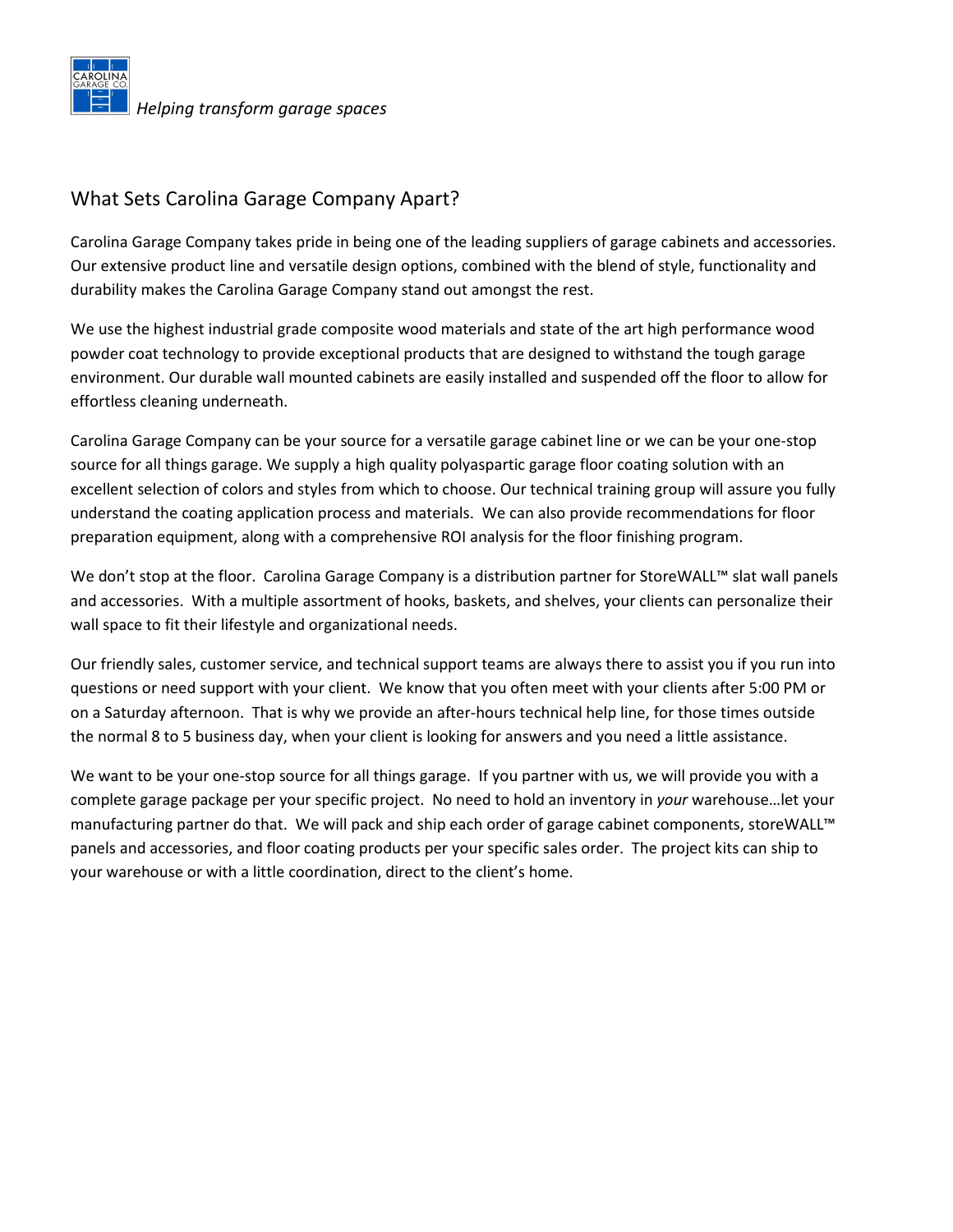

## The Next Step to Becoming an Authorized Carolina Garage Company Dealer

There has never been a better time to join the Carolina Garage Company dealer network. We are excited to learn more about your company and see how we can team up to take advantage of the growing home organization and garage transformation market.

The first step is to complete the contact information listed below, and one of our service members will contact you shortly directly. You can also contact our office to answer any questions or to get the process started.

#### Contact Info

| <b>Business Type</b>                                                                                                    |  |                      |  |  |
|-------------------------------------------------------------------------------------------------------------------------|--|----------------------|--|--|
| $\triangle$ Closet Company $\triangle$ Garage Organization $\triangle$ Kitchen & Bath Dealer $\triangle$ Cabinet Dealer |  |                      |  |  |
| $\triangle$ General Contractor $\quad \triangle$ Home Remodeler                                                         |  | $\triangle$ Designer |  |  |
| <b>Annual Sales</b>                                                                                                     |  |                      |  |  |
| $\bullet$ \$0-\$500K $\bullet$ \$500 - \$1M $\bullet$ \$1M - \$3M $\bullet$ \$3M - \$5M $\bullet$ \$5M +                |  |                      |  |  |